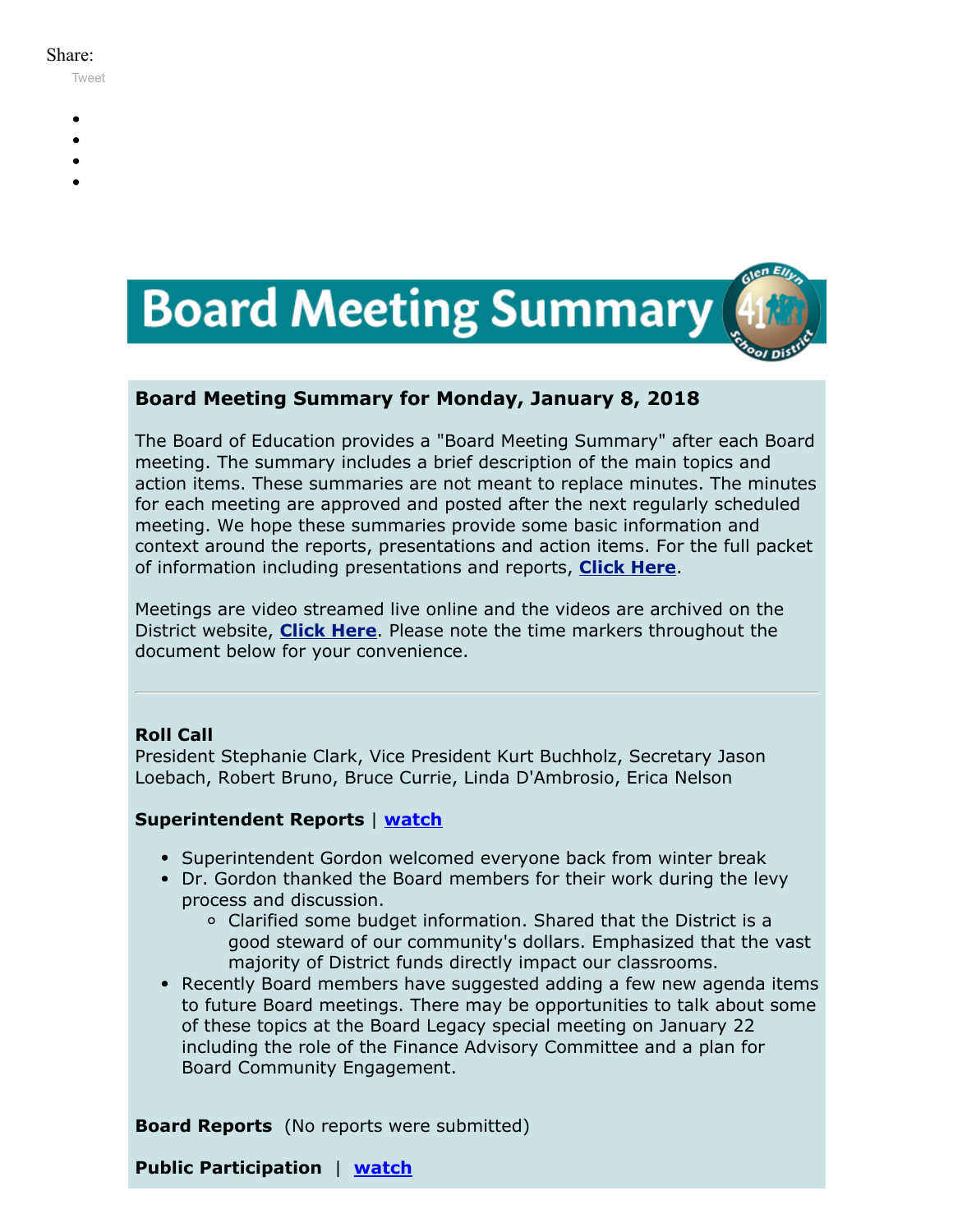## **Presentations** | **[watch](https://youtu.be/kBlNEGdt5mY?t=11m01s)**

## **Program Review: Classroom Data and AV Wiring**

Director of Technology Mike Wood presented a program review related to classroom technology and av wiring.

#### **HUMANeX Survey Report**

Assistant Superintendent for Human Resources Marci Conlin presented results from the annual staff survey. -In addition, Superintendent Gordon gave a brief Long-Range Plan Progress Report for Strategic Priority 4 related to the results from the HUMANeX survey.

#### **Discussion Items** | **[watch](https://youtu.be/kBlNEGdt5mY?t=1h04m50s)**

#### **Class Size Targets**

Assistant Superintendent for Human Resources Marci Conlin presented information on the annual review of class sizes. She researched class size targets at other school districts similar to District 41. She reported that District 41 is on the lower end. District 41 is considering increasing the range by one student in order to provide some flexibility when needed. This will be discussed again at the next meeting.

#### **Data Analysis Contract**

Superintendent Gordon recommended that the Board consider the company Advantage Analytics for data analysis reporting. Advantage Analytics has provided previous data studies for the District. The Board asked questions and discussed what would be included in this contract now and in the future.

#### **Action Items** | **[watch](https://youtu.be/kBlNEGdt5mY?t=2h10m25s)**

## **Consent Agenda**

Personnel Report Employment Recommendations Resignations

Finance, Facilities and Operations School District Payment Order

Board Meeting Minutes December 18, 2017 - Regular Meeting Minutes December 18, 2017 - Regular Meeting Minutes - Closed

(Voted yes: President Stephanie Clark, Secretary Jason Loebach, Robert Bruno, Bruce Currie, Linda D'Ambrosio, Erica Nelson. Voted no: Kurt Buchholz)

#### **Superintendent Recommendations**

**2018/19 School Calendar**